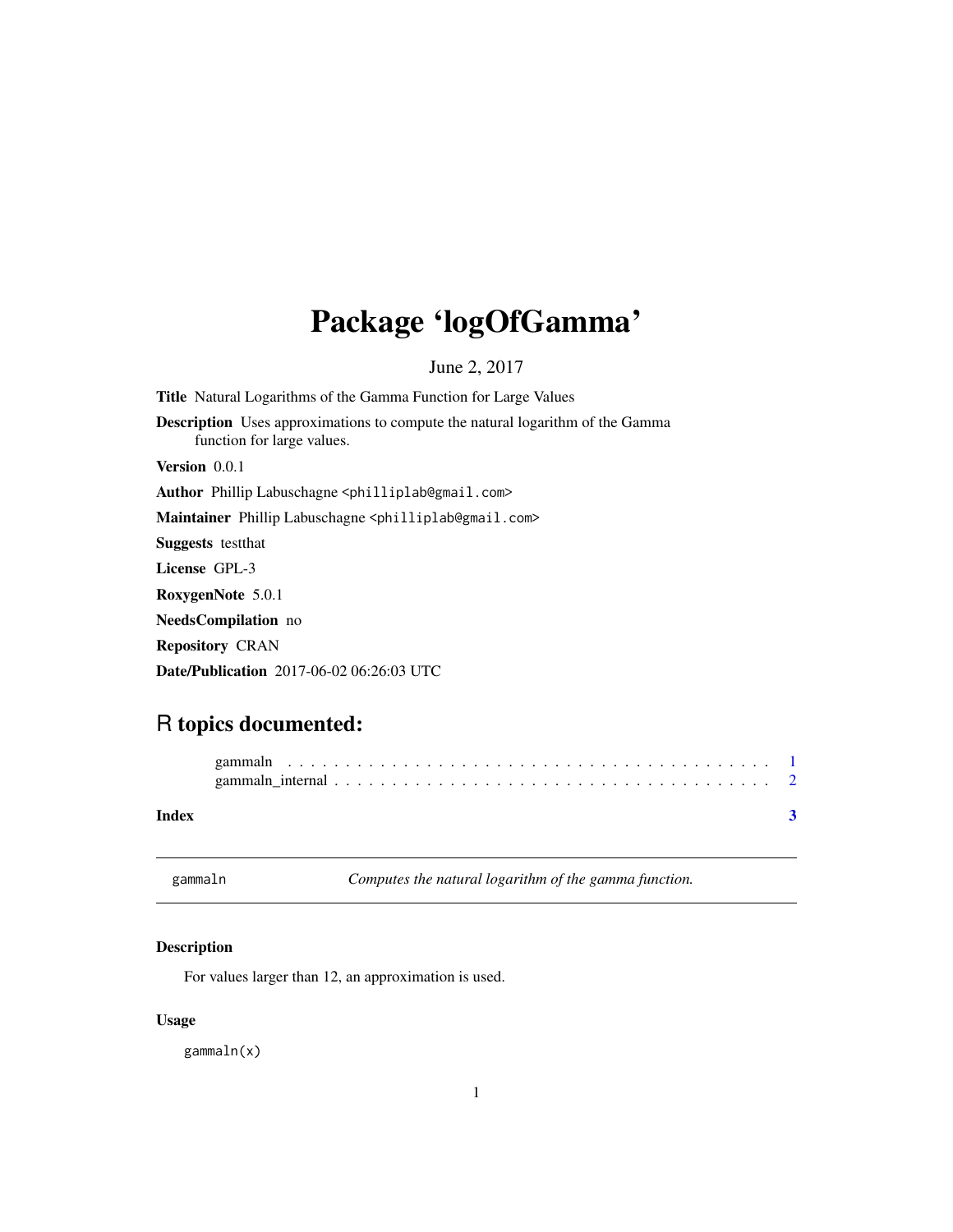#### <span id="page-1-0"></span>Arguments

x A numeric vector of positive numbers.

#### Examples

gammaln(5) gammaln(50)

gammaln\_internal *Computes the natural logarithm of the gamma function for values larger than 12.*

#### Description

Uses the approximation in Hart et al, Computer Approximations 1968.

#### Usage

gammaln\_internal(x)

#### Arguments

x A numeric value of length 1 greater than 12

#### Examples

```
gammaln_internal(50)
```